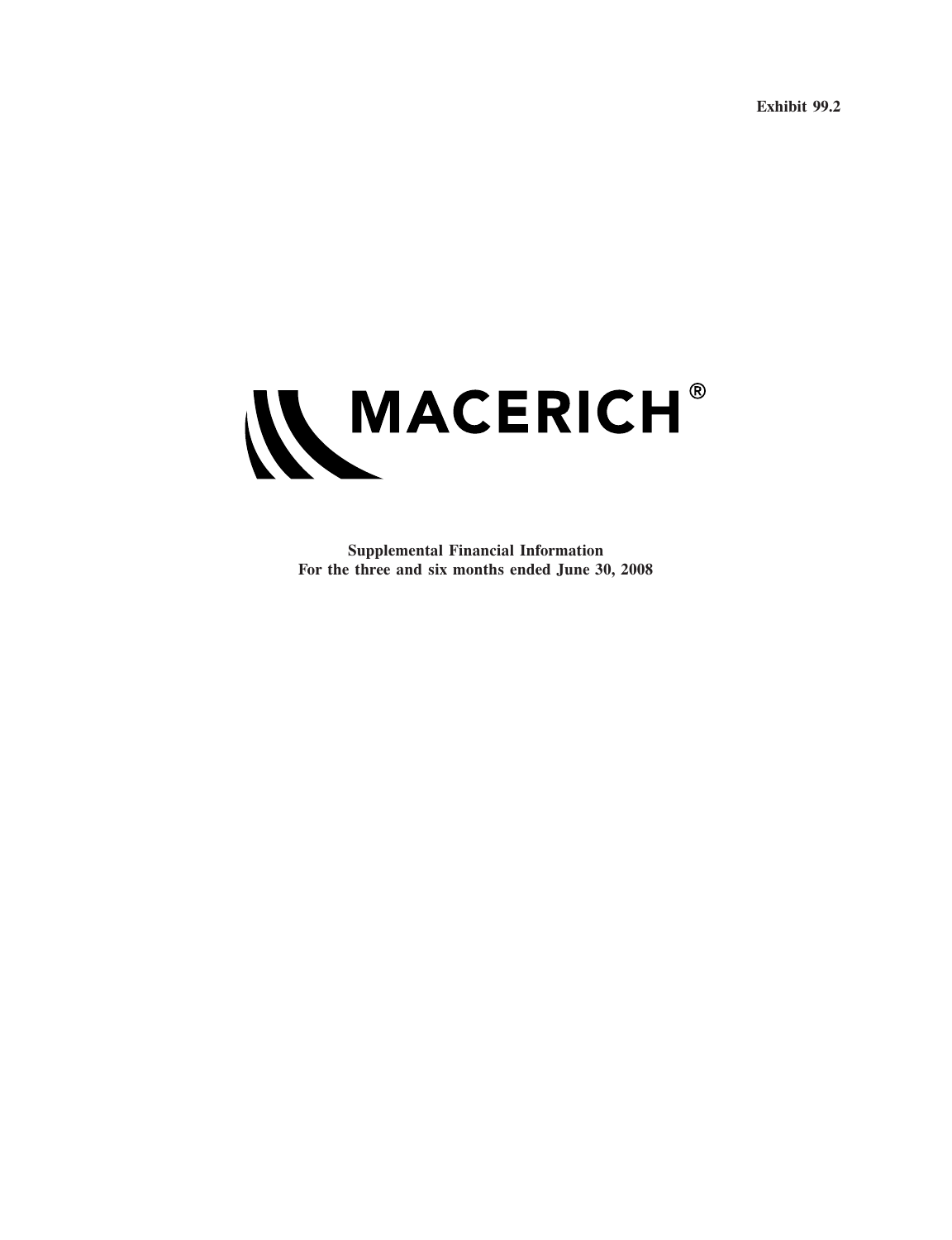#### **Supplemental Financial and Operating Information**

#### **Table of Contents**

All information included in this supplemental financial package is unaudited, unless otherwise indicated.

|                                               | Page No.  |
|-----------------------------------------------|-----------|
|                                               | $1 - 3$   |
|                                               |           |
| Capital information and market capitalization | 2         |
|                                               | 3         |
|                                               | $4 - 5$   |
|                                               | 4         |
|                                               | 5         |
|                                               | $6-9$     |
|                                               | 6         |
|                                               |           |
|                                               | 8         |
|                                               | 9         |
|                                               | $10 - 12$ |
|                                               | 10        |
|                                               | $11 - 12$ |
|                                               | 13        |

This supplemental financial information should be read in connection with the Company's second quarter 2008 earnings announcement (included as Exhibit 99.1 of the Company's Current Report on 8-K, event date August 7, 2008) as certain disclosures, definitions and reconciliations in such announcement have not been included in this supplemental financial information.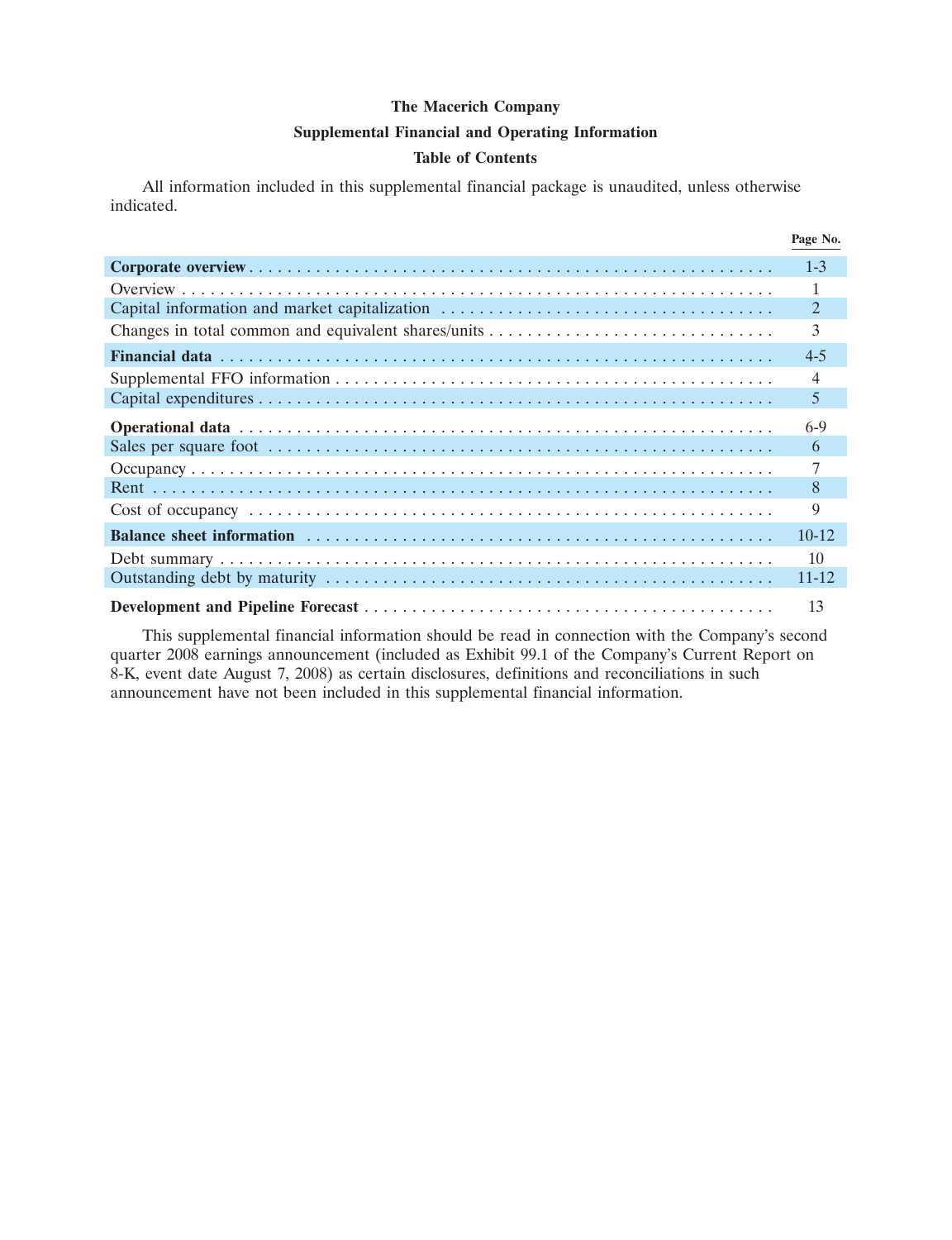#### **Supplemental Financial and Operating Information**

#### **Overview**

The Macerich Company (the ''Company'') is involved in the acquisition, ownership, development, redevelopment, management and leasing of regional and community shopping centers located throughout the United States. The Company is the sole general partner of, and owns a majority of the ownership interests in, The Macerich Partnership, L.P., a Delaware limited partnership (the ''Operating Partnership'').

As of June 30, 2008, the Operating Partnership owned or had an ownership interest in 72 regional shopping centers and 19 community shopping centers aggregating approximately 77 million square feet of gross leasable area (''GLA''). These 91 regional and community shopping centers are referred to hereinafter as the "Centers", unless the context requires otherwise.

The Company is a self-administered and self-managed real estate investment trust (''REIT'') and conducts all of its operations through the Operating Partnership and the Company's management companies (collectively, the ''Management Companies'').

All references to the Company in this Exhibit include the Company, those entities owned or controlled by the Company and predecessors of the Company, unless the context indicates otherwise.

This document contains information that constitutes forward-looking statements and includes information regarding expectations regarding the Company's development, redevelopment and expansion activities. Stockholders are cautioned that any such forward-looking statements are not guarantees of future performance and involve risks, uncertainties and other factors that may cause actual results, performance or achievements of the Company to vary materially from those anticipated, expected or projected. Such factors include, among others, general industry, economic and business conditions; adverse changes in the real estate markets; and risks of real estate development, redevelopment, and expansion, including availability and cost of financing, construction delays, environmental and safety requirements, budget overruns, sunk costs and lease-up. Real estate development, redevelopment and expansion activities are also subject to risks relating to the inability to obtain, or delays in obtaining, all necessary zoning, land-use, building, and occupancy and other required governmental permits and authorizations and governmental actions and initiatives (including legislative and regulatory changes) as well as terrorist activities which could adversely affect all of the above factors. Furthermore, occupancy rates and rents at a newly completed property may not be sufficient to make the property profitable. The reader is directed to the Company's various filings with the Securities and Exchange Commission, including the Annual Report on Form 10-K/A for the year ended December 31, 2007, for a discussion of such risks and uncertainties, which discussion is incorporated herein by reference. The Company does not intend, and undertakes no obligation, to update any forward-looking information to reflect events or circumstances after the date of this document or to reflect the occurrence of unanticipated events.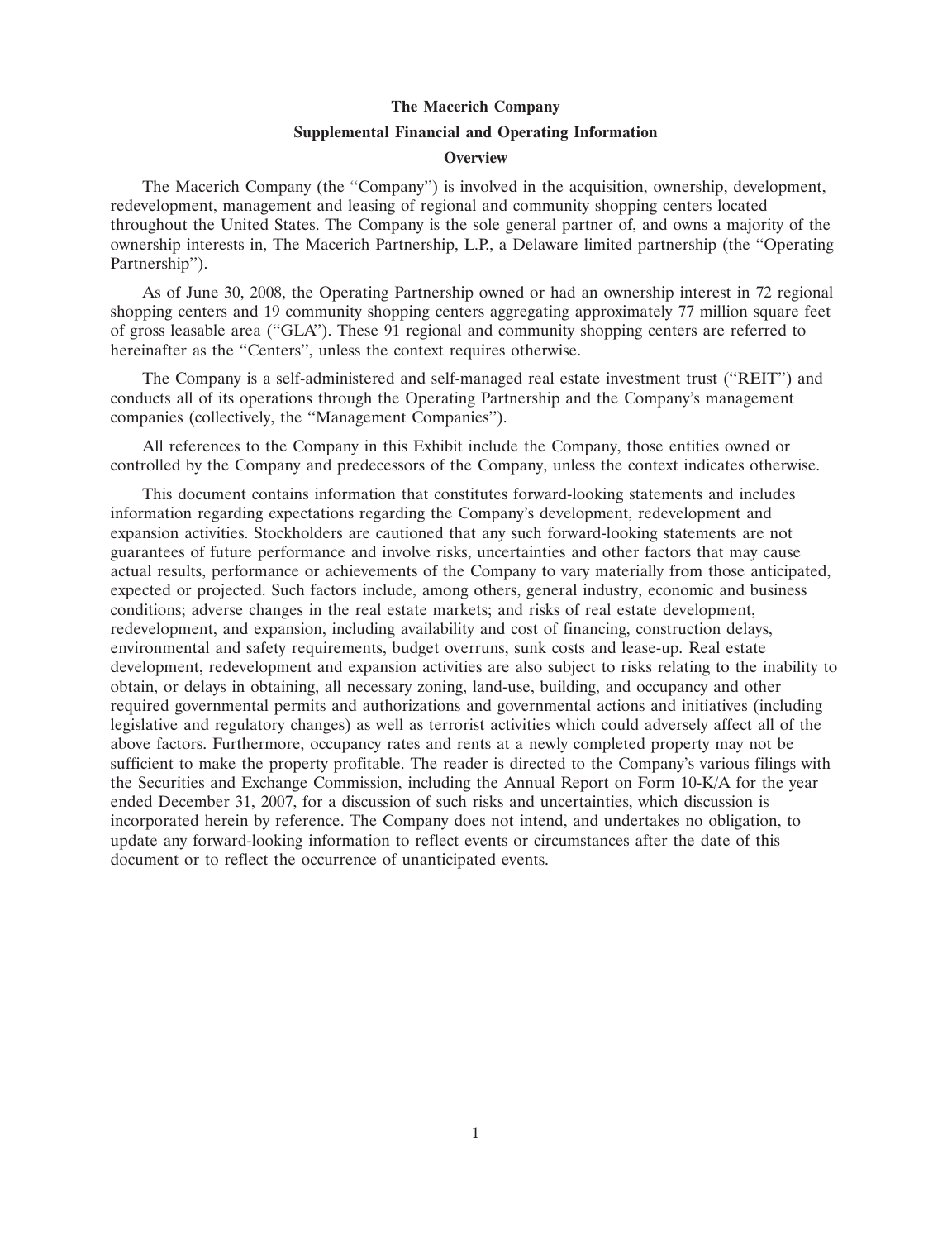# **Supplemental Financial and Operating Information (unaudited)**

### **Capital Information and Market Capitalization**

|                                                | <b>Period Ended</b>     |              |               |                                            |               |              |            |              |
|------------------------------------------------|-------------------------|--------------|---------------|--------------------------------------------|---------------|--------------|------------|--------------|
|                                                | 6/30/2008<br>12/31/2007 |              |               | 12/31/2006                                 |               |              | 12/31/2005 |              |
|                                                |                         |              |               | dollars in thousands except per share data |               |              |            |              |
| Closing common stock price per share $\dots$ . | \$                      | 62.13        | $\mathcal{S}$ | 71.06                                      | $\mathcal{S}$ | 86.57        | \$         | 67.14        |
| 52 week high $\ldots$                          | \$                      | 93.45        | \$            | 103.59                                     | \$            | 87.10        | \$         | 71.22        |
| $52$ week low                                  | \$                      | 57.50        | $\mathsf{\$}$ | 69.44                                      | \$            | 66.70        | \$         | 53.10        |
| Shares outstanding at end of period            |                         |              |               |                                            |               |              |            |              |
| Class A participating convertible preferred    |                         |              |               |                                            |               |              |            |              |
|                                                |                         |              |               | 2,855,393                                  |               | 2,855,393    |            | 2,855,393    |
| Class A non-participating convertible          |                         |              |               |                                            |               |              |            |              |
| preferred units                                |                         | 209,829      |               | 219,828                                    |               | 287,176      |            | 287,176      |
| Series A cumulative convertible redeemable     |                         |              |               |                                            |               |              |            |              |
| preferred stock                                |                         | 1,044,271    |               | 3,067,131                                  |               | 3,627,131    |            | 3,627,131    |
| Common shares and partnership units            |                         | 87,128,630   |               | 84,864,600                                 |               | 84,767,432   |            | 73,446,422   |
| Total common and equivalent shares/units       |                         |              |               |                                            |               |              |            |              |
|                                                |                         | 88, 382, 730 |               | 91,006,952                                 |               | 91,537,132   |            | 80,216,122   |
| Portfolio capitalization data                  |                         |              |               |                                            |               |              |            |              |
| Total portfolio debt, including joint ventures |                         |              |               |                                            |               |              |            |              |
| at pro rata                                    |                         | \$7,826,561  |               | \$7,507,559                                |               | \$6,620,271  |            | \$6,863,690  |
| Equity market capitalization                   |                         | 5,491,219    |               | 6,466,954                                  |               | 7,924,369    |            | 5,385,710    |
| Total market capitalization                    |                         | \$13,317,780 |               | \$13,974,513                               |               | \$14,544,640 |            | \$12,249,400 |
| Leverage ratio $(\%)$ (a)                      |                         | 58.8%        |               | 53.7%                                      |               | 45.5%        |            | 56.0%        |
| Floating rate debt as a percentage of total    |                         |              |               |                                            |               |              |            |              |
| market capitalization                          |                         | 12.3%        |               | $8.0\%$                                    |               | $9.5\%$      |            | 13.0%        |
| Floating rate debt as a percentage of total    |                         |              |               |                                            |               |              |            |              |
|                                                |                         | $21.0\%$     |               | 14.8%                                      |               | $20.8\%$     |            | 35.7%        |

(a) Debt as a percentage of total market capitalization



# **Portfolio Capitalization at June 30, 2008**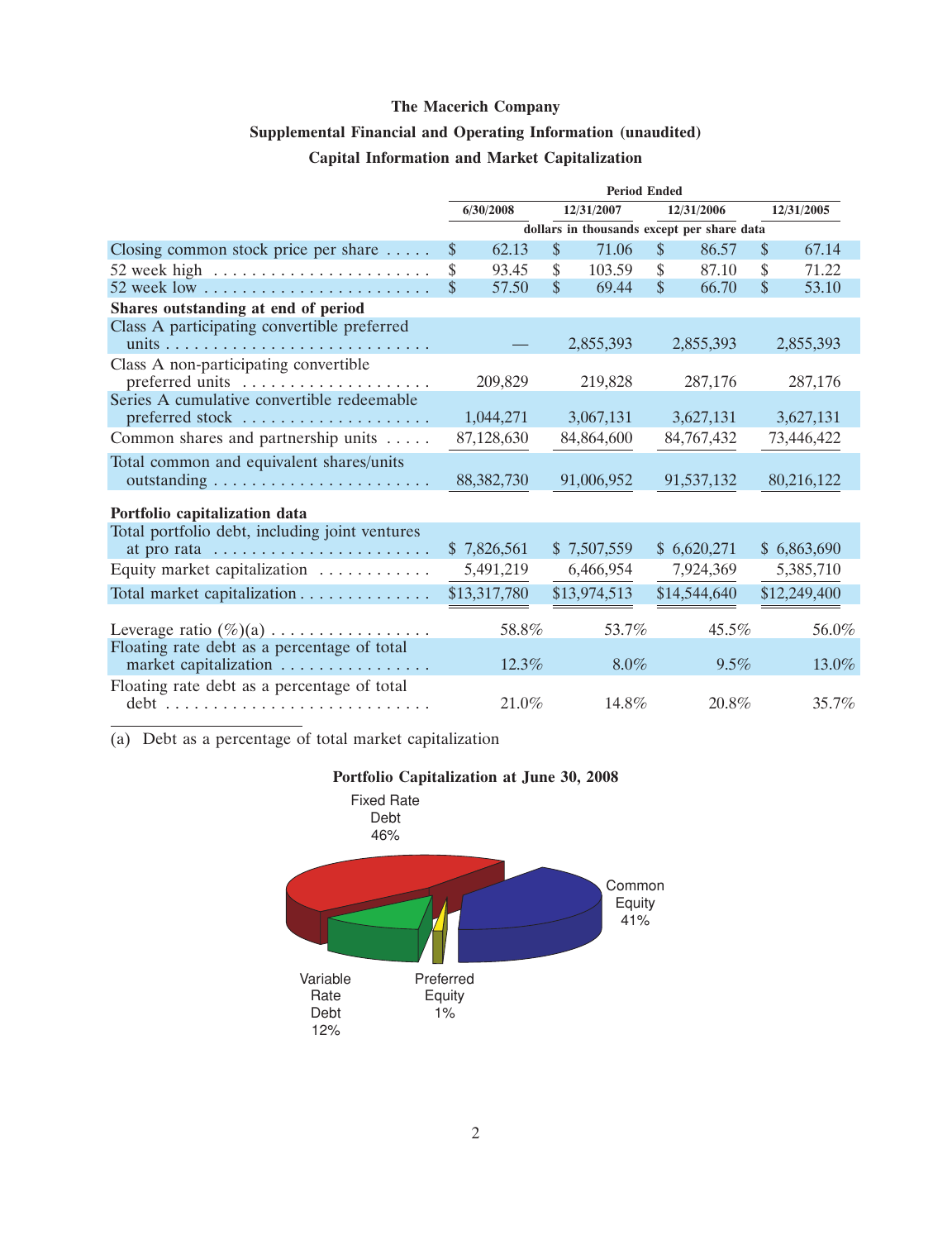## **Supplemental Financial and Operating Information (unaudited)**

# **Changes in Total Common and Equivalent Shares/Units**

|                                                                                                                        | Partnership<br><b>Units</b> | Company<br>Common<br><b>Shares</b> | <b>Class A</b><br>Participating<br>Convertible<br>Preferred<br><b>Units</b><br>("PCPU's") | Class A<br><b>Non-Participating</b><br>Convertible<br><b>Preferred Units</b><br>("NPCPU's") | <b>Series A</b><br><b>Cumulative</b><br>Convertible<br>Redeemable<br><b>Preferred</b><br><b>Stock</b> | <b>Total</b><br>Common<br>and<br><b>Equivalent</b><br>Shares/<br><b>Units</b> |
|------------------------------------------------------------------------------------------------------------------------|-----------------------------|------------------------------------|-------------------------------------------------------------------------------------------|---------------------------------------------------------------------------------------------|-------------------------------------------------------------------------------------------------------|-------------------------------------------------------------------------------|
| Balance as of December 31,                                                                                             |                             |                                    |                                                                                           |                                                                                             |                                                                                                       |                                                                               |
| 2007                                                                                                                   | 12,552,837 72,311,763       |                                    | 2,855,393                                                                                 | 219,828                                                                                     |                                                                                                       | 3,067,131 91,006,952                                                          |
| Redemption of PCPU's in<br>exchange for the<br>distribution of interests in                                            |                             |                                    |                                                                                           |                                                                                             |                                                                                                       |                                                                               |
| properties                                                                                                             |                             |                                    | (2,855,393)                                                                               |                                                                                             |                                                                                                       | (2,855,393)                                                                   |
| Issuance of stock/partnership<br>units from stock option<br>exercises, restricted stock<br>issuance or other share or  |                             |                                    |                                                                                           |                                                                                             |                                                                                                       |                                                                               |
| unit-based plans                                                                                                       | 6,821                       | 219,107                            |                                                                                           |                                                                                             |                                                                                                       | 225,928                                                                       |
| Balance as of March 31, 2008                                                                                           | 12,559,658 72,530,870       |                                    |                                                                                           | 219,828                                                                                     |                                                                                                       | 3,067,131 88,377,487                                                          |
| Conversion of partnership<br>units to common shares                                                                    | (48, 625)                   | 48,625                             |                                                                                           |                                                                                             |                                                                                                       |                                                                               |
| Conversion of partnership<br>units to cash                                                                             | (6,397)                     |                                    |                                                                                           |                                                                                             |                                                                                                       | (6, 397)                                                                      |
| Conversion of NPCPU's to<br>common shares                                                                              |                             | 9,999                              |                                                                                           | (9,999)                                                                                     |                                                                                                       |                                                                               |
| Conversion of preferred stock<br>to common shares                                                                      |                             | 2,022,860                          |                                                                                           |                                                                                             | (2,022,860)                                                                                           |                                                                               |
| Issuance of stock/partnership<br>units from stock option<br>exercises, restricted stock<br>issuance or other share- or |                             |                                    |                                                                                           |                                                                                             |                                                                                                       |                                                                               |
|                                                                                                                        |                             | 11,640                             |                                                                                           |                                                                                             |                                                                                                       | 11,640                                                                        |
| Balance as of June 30, 2008 12,504,636 74,623,994                                                                      |                             |                                    |                                                                                           | 209,829                                                                                     |                                                                                                       | 1,044,271 88,382,730                                                          |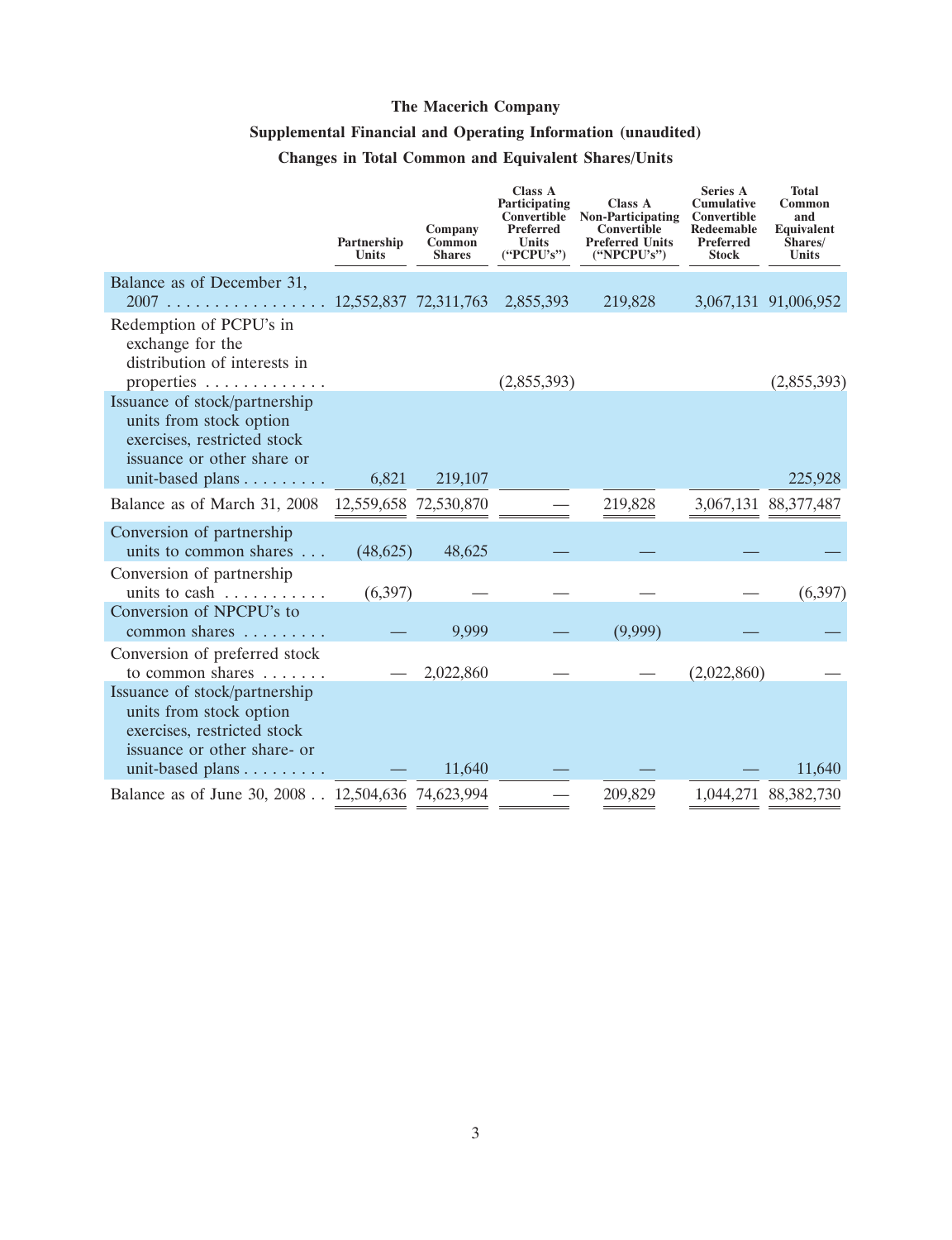# **Supplemental Financial and Operating Information (unaudited) Supplemental Funds from Operations (''FFO'') Information(a)**

|                                                            |                                               |                     | As of June 30, |                                             |  |
|------------------------------------------------------------|-----------------------------------------------|---------------------|----------------|---------------------------------------------|--|
|                                                            |                                               |                     | 2008           | 2007                                        |  |
|                                                            |                                               |                     | \$58.5         | \$52.5                                      |  |
|                                                            | For the Three Months Ended<br><b>June 30,</b> |                     |                | For the Six Months Ended<br><b>June 30,</b> |  |
|                                                            | 2008                                          | 2007                | 2008           | 2007                                        |  |
|                                                            |                                               | dollars in millions |                |                                             |  |
| Lease termination fees $\dots$                             | \$2.3                                         | \$3.1               | \$4.8          | \$6.5                                       |  |
| Straight line rental income                                | \$2.6                                         | \$3.2               | \$4.7          | \$4.8                                       |  |
| Gain on sales of undepreciated                             |                                               |                     |                |                                             |  |
| $assets \ldots \ldots \ldots \ldots \ldots$                | \$1.4                                         | \$(0.2)             | \$3.0          | \$ 0.7                                      |  |
| Amortization of acquired above-<br>and below-market leases |                                               |                     |                |                                             |  |
| $(SFAS 141) \ldots \ldots \ldots \ldots$                   | \$ 3.9                                        | \$3.5               | \$8.5          | \$ 7.5                                      |  |
| Amortization of debt premiums.                             | \$2.8                                         | \$3.5               | \$5.5          | \$7.4                                       |  |
| Interest capitalized                                       | \$9.2                                         | \$9.7               | \$16.8         | \$15.6                                      |  |

(a) All joint venture amounts included at pro rata.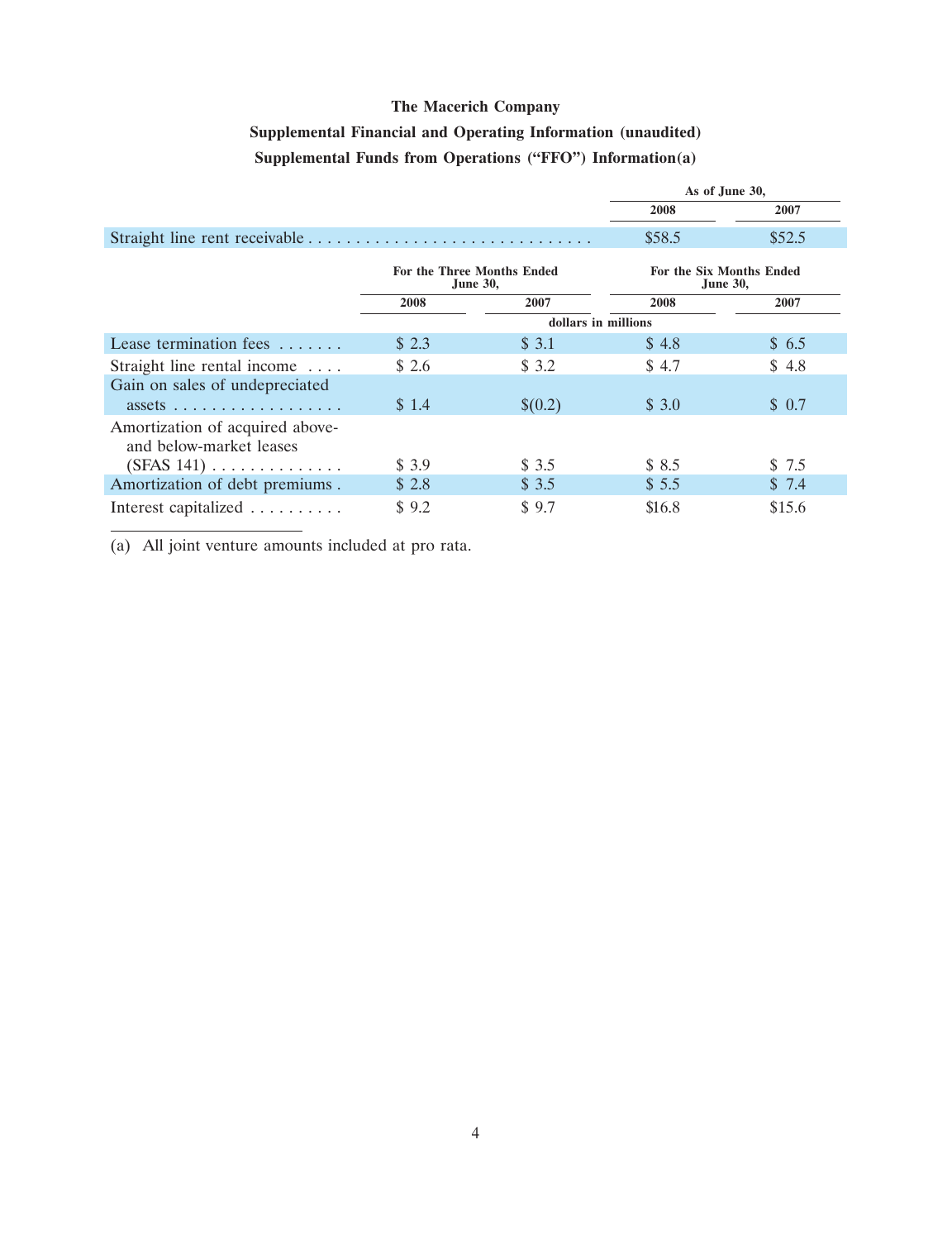## **Supplemental Financial and Operating Information (unaudited)**

# **Capital Expenditures**

|                                                      | For the                              |                                 |                                 |
|------------------------------------------------------|--------------------------------------|---------------------------------|---------------------------------|
|                                                      | <b>Six Months Ended</b><br>6/30/2008 | <b>Year Ended</b><br>12/31/2007 | <b>Year Ended</b><br>12/31/2006 |
|                                                      | dollars in millions                  |                                 |                                 |
| <b>Consolidated Centers</b>                          |                                      |                                 |                                 |
|                                                      | \$69.1                               | 387.9<br>S.                     | \$580.5                         |
| Development, redevelopment and expansions of Centers | 266.3                                | 545.9                           | 184.3                           |
| Renovations of Centers                               | 4.7                                  | 31.1                            | 51.4                            |
| Tenant allowances                                    | 6.4                                  | 28.0                            | 27.0                            |
|                                                      | 12.3                                 | 21.6                            | 21.6                            |
|                                                      | \$358.8                              | \$1,014.5                       | \$864.8                         |
| Joint Venture Centers(a)                             |                                      |                                 |                                 |
| Acquisitions of property and equipment               | \$265.8                              | $\mathbf{\$}$<br>24.8           | \$28.7                          |
| Development, redevelopment and expansions of Centers | 16.4                                 | 33.5                            | 48.8                            |
| Renovations of Centers                               | 6.0                                  | 10.5                            | 8.1                             |
| Tenant allowances                                    | 3.6                                  | 15.1                            | 13.8                            |
|                                                      | 1.7                                  | 4.2                             | 4.3                             |
|                                                      | \$293.5                              | \$<br>88.1                      | \$103.7                         |

(a) All joint venture amounts at pro rata.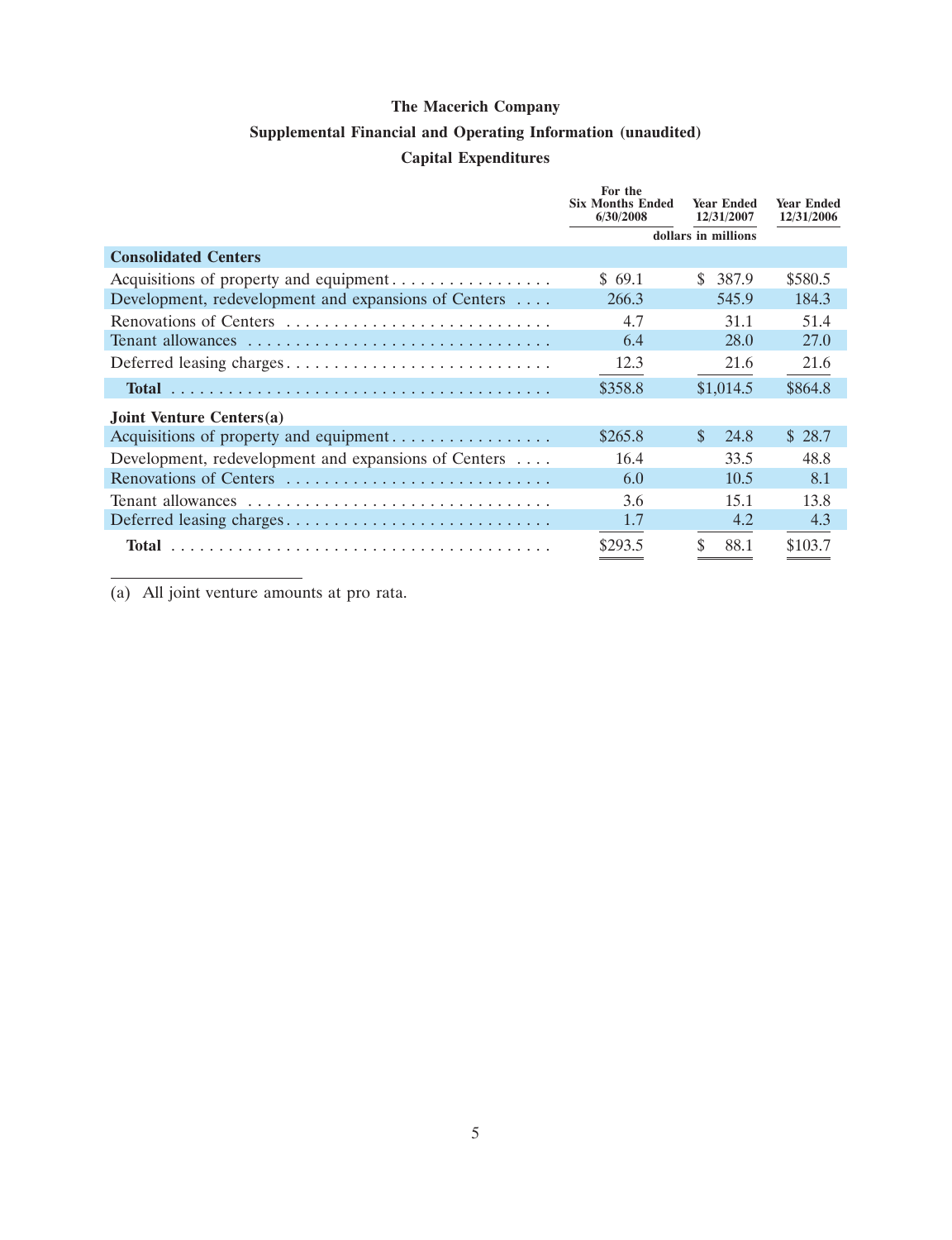#### **Supplemental Financial and Operating Information (unaudited)**

#### **Sales Per Square Foot(a)**

| <b>Wholly Owned</b> Joint Venture<br><b>Centers</b> | <b>Centers</b> | <b>Total</b><br><b>Centers</b> |
|-----------------------------------------------------|----------------|--------------------------------|
| \$448                                               | \$486          | \$468                          |
| \$453                                               | \$488          | \$472                          |
| \$435                                               | \$470          | \$452                          |
| \$395                                               | \$440          | \$417                          |

<sup>(</sup>a) Sales are based on reports by retailers leasing mall and freestanding stores for the trailing 12 months for tenants which have occupied such stores for a minimum of 12 months. Sales per square foot are based on tenants 10,000 square feet and under for regional malls.

- (b) Due to tenant sales reporting timelines, the data presented is as of May 31, 2008.
- (c) Due to tenant sales reporting timelines, the data presented is as of November 30, 2007. Sales per square foot were \$472 after giving effect to the Rochester Redemption, including The Shops at North Bridge and excluding the Community/Specialty Centers.

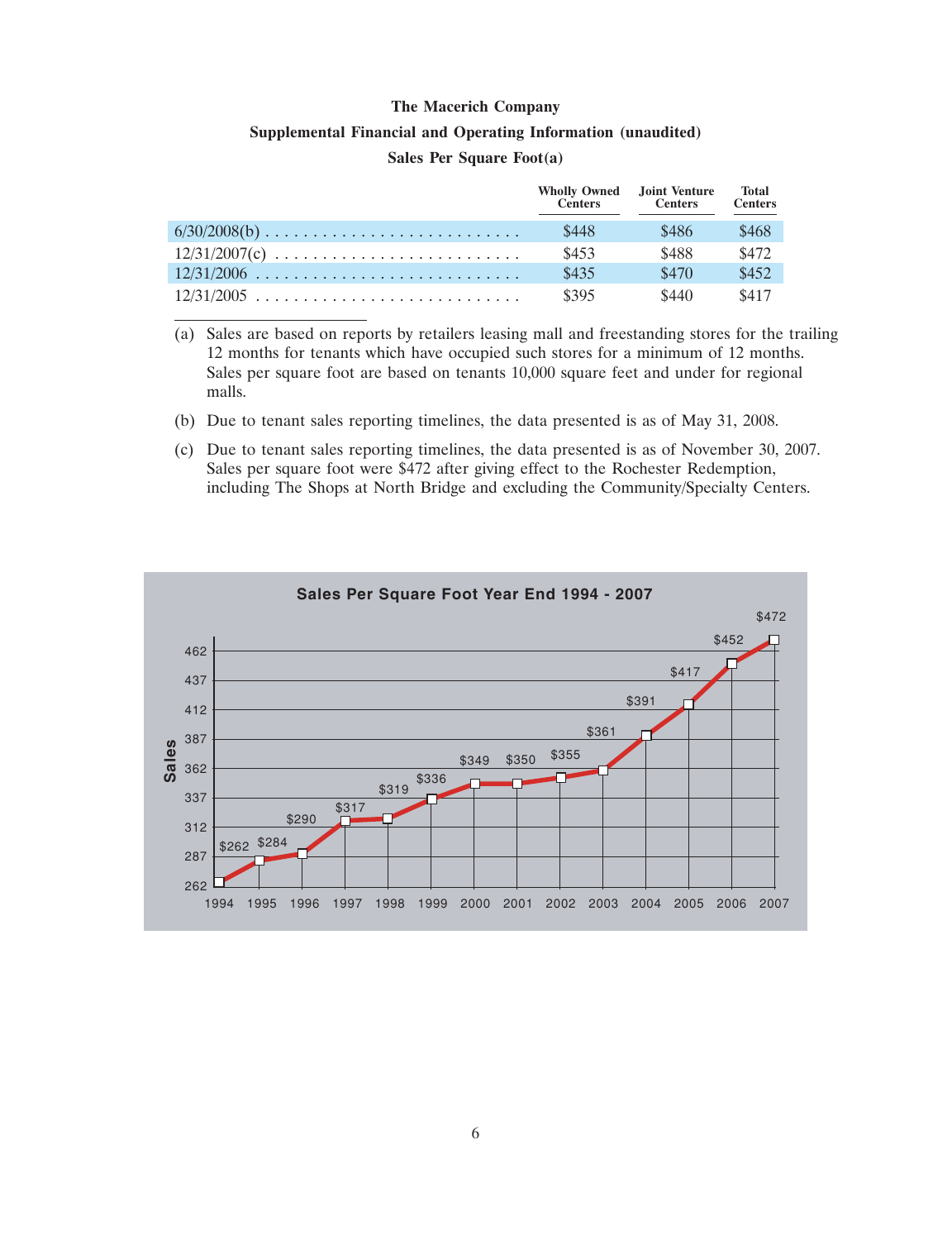## **Supplemental Financial and Operating Information (unaudited)**

#### **Occupancy**

| <b>Period Ended</b> | <b>Wholly Owned</b> Joint Venture<br>Centers(a) | Centers(a) | <b>Total</b><br>Centers(a) |
|---------------------|-------------------------------------------------|------------|----------------------------|
|                     | $92.2\%$                                        | $93.4\%$   | $92.9\%$                   |
| $12/31/2007$        | $92.8\%$                                        | $94.0\%$   | $93.5\%$                   |
|                     | $93.0\%$                                        | $94.2\%$   | $93.6\%$                   |
| $12/31/2005$        | $93.2\%$                                        | $93.8\%$   | $93.5\%$                   |

(a) Occupancy data excludes space under development and redevelopment.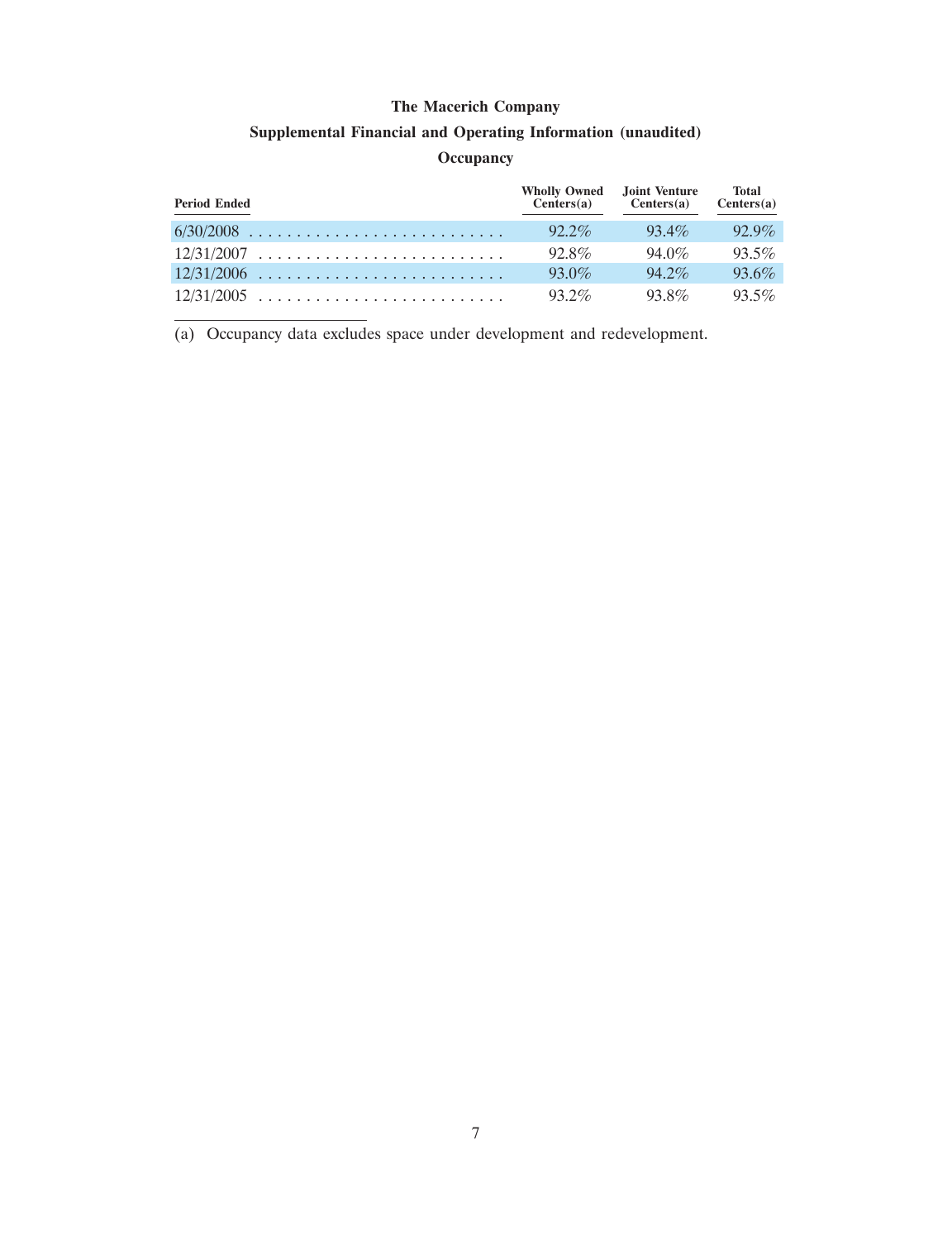#### **Supplemental Financial and Operating Information (unaudited)**

**Rent**

|                              | <b>Average Base Rent</b><br>PSF(a) | <b>Average Base Rent</b><br><b>PSF</b> on Leases<br><b>Commencing During</b><br>the $Period(b)$ | <b>Average Base Rent</b><br><b>PSF</b> on Leases<br>Expiring(c) |
|------------------------------|------------------------------------|-------------------------------------------------------------------------------------------------|-----------------------------------------------------------------|
| <b>Wholly Owned Centers</b>  |                                    |                                                                                                 |                                                                 |
|                              | \$40.87                            | \$44.20                                                                                         | \$35.14                                                         |
|                              | \$38.49                            | \$43.23                                                                                         | \$34.21                                                         |
| $12/31/2006$                 | \$37.55                            | \$38.40                                                                                         | \$31.92                                                         |
| $12/31/2005$                 | \$34.23                            | \$35.60                                                                                         | \$30.71                                                         |
| <b>Joint Venture Centers</b> |                                    |                                                                                                 |                                                                 |
|                              | \$41.54                            | \$47.85                                                                                         | \$37.61                                                         |
| $12/31/2007$                 | \$38.72                            | \$47.12                                                                                         | \$34.87                                                         |
| $12/31/2006$                 | \$37.94                            | \$41.43                                                                                         | \$36.19                                                         |
| $12/31/2005$                 | \$36.35                            | \$39.08                                                                                         | \$30.18                                                         |

- (a) Average base rent per square foot is based on Mall and Freestanding Store GLA for spaces 10,000 square feet and under, occupied as of the applicable date, for each of the Centers owned by the Company. Leases for Tucson La Encantada and the expansion area of Queens Center were excluded for Year 2005. Leases for Promenade at Casa Grande, SanTan Village Power Center and SanTan Village Regional Center were excluded for Year 2007 and the six months ended June 30, 2008. Leases for Santa Monica Place were excluded for the six months ended June 30, 2008.
- (b) The average base rent per square foot on lease signings commencing during the period represents the actual rent to be paid during the first twelve months for tenants 10,000 square feet and under. Lease signings for Tucson La Encantada and the expansion area of Queens Center were excluded for Year 2005. Lease signings for Promenade at Casa Grande, SanTan Village Power Center and SanTan Village Regional Center were excluded for Year 2007 and the six months ended June 30, 2008. Lease signings for Santa Monica Place were excluded for the six months ended June 30, 2008.
- (c) The average base rent per square foot on leases expiring during the period represents the final year minimum rent, on a cash basis, for all tenant leases 10,000 square feet and under expiring during the year. Leases for Tucson La Encantada and the expansion area of Queens Center were excluded for Year 2005. Leases for Promenade at Casa Grande, SanTan Village Power Center and SanTan Village Regional Center were excluded for Year 2007 and the six months ended June 30, 2008. Leases for Santa Monica Place were excluded for the six months ended June 30, 2008.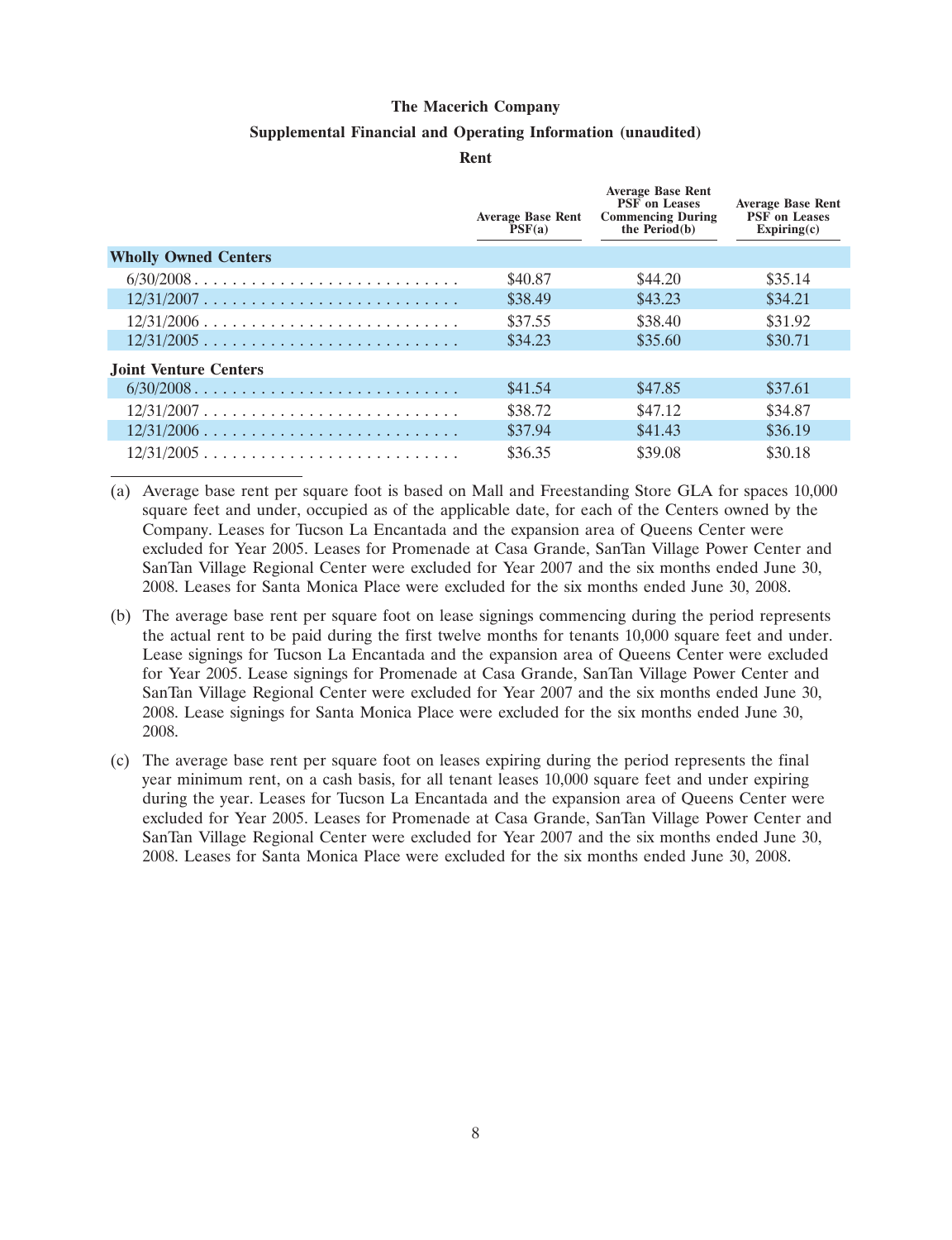## **Supplemental Financial and Operating Information (unaudited)**

# **Cost of Occupancy**

|                                                                   | For Years Ended December 31, |          |          |  |  |  |
|-------------------------------------------------------------------|------------------------------|----------|----------|--|--|--|
|                                                                   | 2007                         | 2006     | 2005     |  |  |  |
| <b>Wholly Owned Centers</b>                                       |                              |          |          |  |  |  |
|                                                                   | $8.0\%$                      | 8.1%     | 8.3%     |  |  |  |
| Percentage rents                                                  | $0.4\%$                      | $0.4\%$  | $0.5\%$  |  |  |  |
| Expense recoveries(a) $\dots \dots \dots \dots \dots \dots \dots$ | $3.8\%$                      | $3.7\%$  | $3.6\%$  |  |  |  |
|                                                                   | $12.2\%$                     | $12.2\%$ | $12.4\%$ |  |  |  |

|                                                                   | For Years Ended December 31, |          |          |  |  |
|-------------------------------------------------------------------|------------------------------|----------|----------|--|--|
|                                                                   | 2007                         | 2006     | 2005     |  |  |
| <b>Joint Venture Centers</b>                                      |                              |          |          |  |  |
|                                                                   | $7.3\%$                      | $7.2\%$  | $7.4\%$  |  |  |
| Percentage rents                                                  | $0.5\%$                      | $0.6\%$  | $0.5\%$  |  |  |
| Expense recoveries(a) $\dots \dots \dots \dots \dots \dots \dots$ | $3.2\%$                      | $3.1\%$  | $3.0\%$  |  |  |
|                                                                   | 11.0%                        | $10.9\%$ | $10.9\%$ |  |  |
|                                                                   |                              |          |          |  |  |

(a) Represents real estate tax and common area maintenance charges.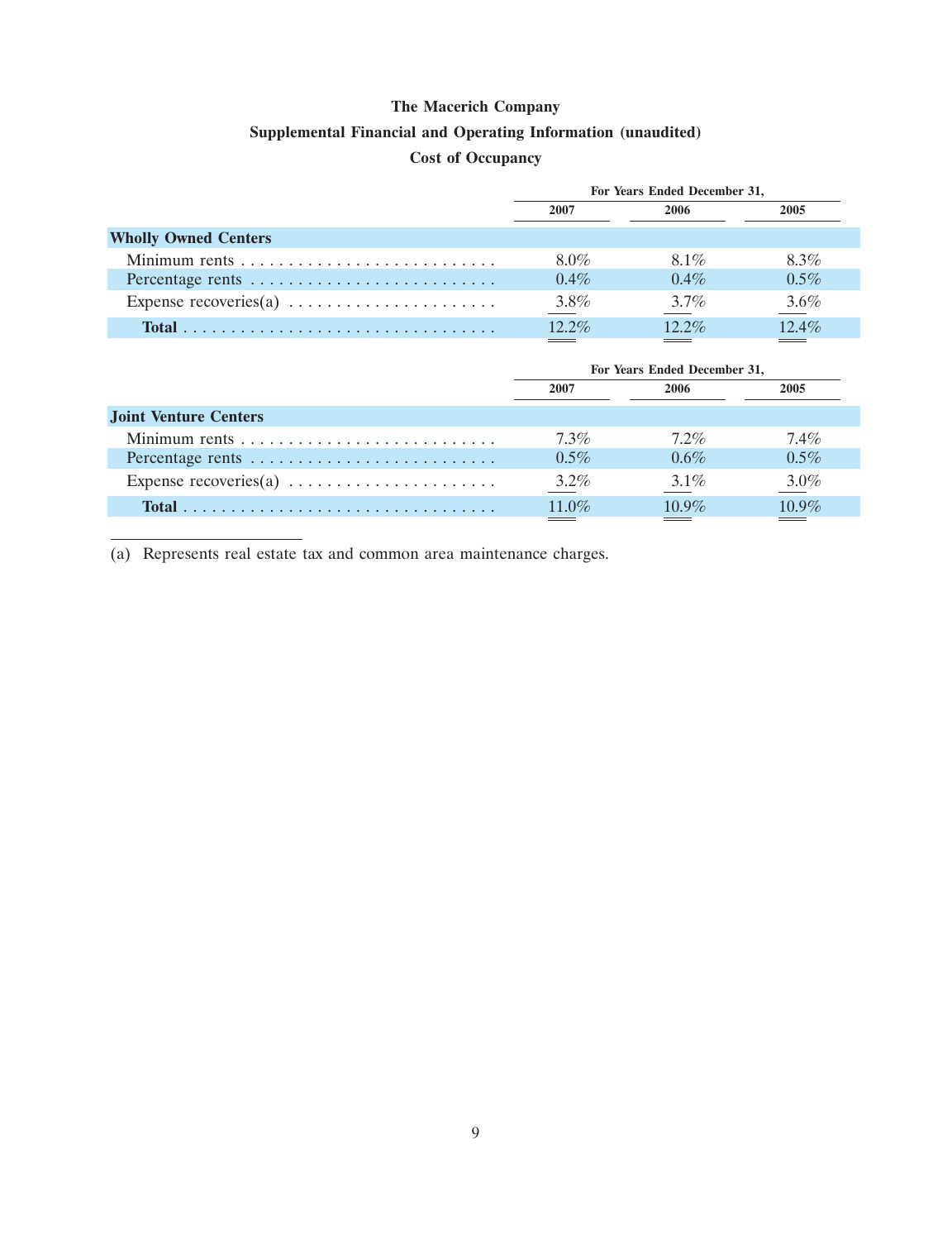## **Supplemental Financial and Operating Information (unaudited)**

#### **Debt Summary**

|                                                                                           | As of June 30, 2008 |                      |             |  |
|-------------------------------------------------------------------------------------------|---------------------|----------------------|-------------|--|
|                                                                                           | <b>Fixed Rate</b>   | Variable Rate(a)     | Total       |  |
|                                                                                           |                     | dollars in thousands |             |  |
|                                                                                           | \$4,463,980         | \$1,448,440          | \$5,912,420 |  |
|                                                                                           | 1,719,720           | 194,421              | 1,914,141   |  |
| Total debt $\ldots \ldots \ldots \ldots \ldots \ldots \ldots \ldots \ldots \ldots \ldots$ | \$6,183,700         | \$1,642,861          | \$7,826,561 |  |
|                                                                                           | 5.64%               | $4.00\%$             | $5.30\%$    |  |
| Weighted average maturity (years)                                                         |                     |                      | 3.32        |  |

(a) Excludes swapped floating rate debt. Swapped debt is included in fixed debt category.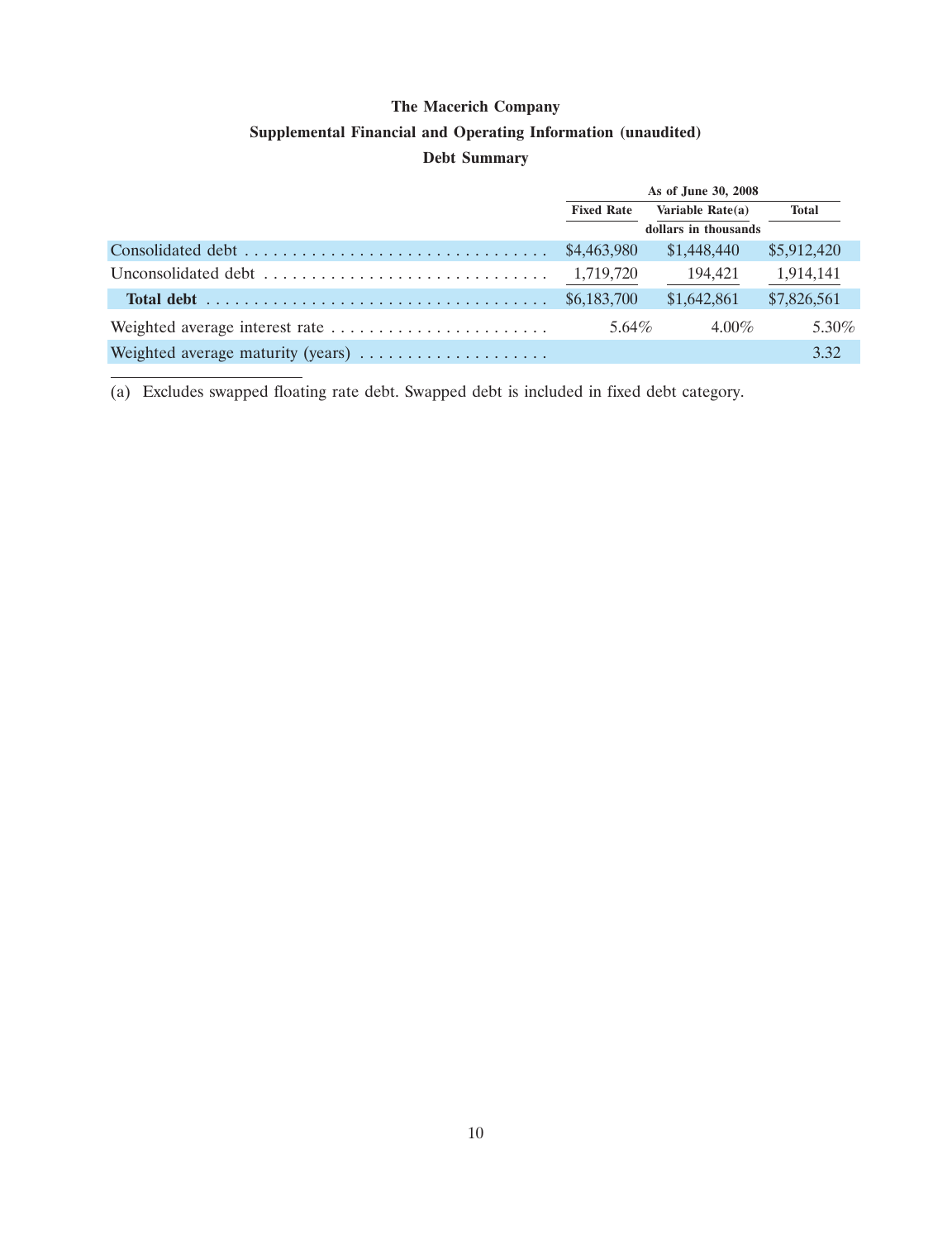#### **The Macerich Company Supplemental Financial and Operating Information (Unaudited) Outstanding Debt by Maturity Date**

|                                                                                    |                      |                                     | As of June 30, 2008      |                                |                   |
|------------------------------------------------------------------------------------|----------------------|-------------------------------------|--------------------------|--------------------------------|-------------------|
|                                                                                    |                      | <b>Effective</b><br><b>Interest</b> |                          |                                | <b>Total Debt</b> |
| Center/Entity (dollars in thousands)                                               | <b>Maturity Date</b> | Rate (a)                            | Fixed                    | <b>Floating</b>                | Balance (a)       |
| <i>I. Consolidated Assets:</i>                                                     |                      |                                     |                          |                                |                   |
|                                                                                    | 08/10/08             | $6.52\%$                            | S<br>63,068              | \$                             | S<br>63,068       |
| South Towne Center $\ldots$ , $\ldots$ , $\ldots$ , $\ldots$ , $\ldots$ , $\ldots$ | 08/10/08             | $6.66\%$                            | 64,000                   | $\equiv$                       | 64,000            |
|                                                                                    | 03/01/09             | $7.11\%$                            | 89,730                   |                                | 89,730            |
| South Plains Mall                                                                  | 03/01/09             | $8.29\%$                            | 58,236                   | $\equiv$                       | 58,236            |
|                                                                                    | 05/01/09<br>05/01/09 | 8.18%<br>5.89%                      | 26,033<br>20,751         | $\equiv$                       | 26,033<br>20,751  |
| Northridge Mall                                                                    | 07/01/09             | 4.94%                               | 80,398                   |                                | 80,398            |
|                                                                                    | 11/01/09             | $4.79\%$                            | 43,622                   | —                              | 43,622            |
| Macerich Partnership Term Loan $(c)$                                               | 04/25/10             | $6.50\%$                            | 450,000                  |                                | 450,000           |
| Macerich Partnership Line of Credit $(d)$                                          | 04/25/10             | $6.23\%$                            | 400,000                  | $\equiv$                       | 400,000           |
|                                                                                    | 09/01/10<br>11/01/10 | 7.91%<br>$7.79\%$                   | 63,868<br>78,462         | $\overline{\phantom{0}}$       | 63,868<br>78,462  |
|                                                                                    | 01/01/11             | 5.81%                               | 125,000                  |                                | 125,000           |
|                                                                                    | 02/01/11             | $4.64\%$                            | 173,207                  | $\equiv$                       | 173,207           |
|                                                                                    | 05/11/11             | $5.01\%$                            | 43,849                   |                                | 43,849            |
|                                                                                    | 05/15/11             | $7.13\%$                            | 38,420                   |                                | 38,420            |
|                                                                                    | 07/07/11<br>08/31/11 | $4.68\%$<br>$7.25\%$                | 174,728<br>81,552        | $\overline{\phantom{0}}$       | 174,728<br>81,552 |
|                                                                                    | 08/31/11             | $7.00\%$                            | 6,581                    |                                | 6,581             |
|                                                                                    | 10/01/11             | $7.56\%$                            | 42,498                   | $\overline{\phantom{0}}$       | 42,498            |
|                                                                                    | 12/01/11             | 5.86%                               | 60,000                   |                                | 60,000            |
|                                                                                    | 02/01/12             | $5.27\%$                            | 8,539                    |                                | 8,539             |
| The Macerich Company—Convertible Senior Notes (e)                                  | 03/15/12             | $3.66\%$                            | 942,963                  |                                | 942,963           |
|                                                                                    | 06/01/12<br>11/01/12 | 5.84%<br>$5.20\%$                   | 78,000<br>101,394        | $\overline{\phantom{0}}$       | 78,000<br>101,394 |
|                                                                                    | 11/01/12             | $6.00\%$                            | 66,773                   | $\overline{\phantom{0}}$       | 66,773            |
| Towne Mall $\ldots \ldots \ldots \ldots \ldots \ldots \ldots \ldots \ldots \ldots$ | 11/01/12             | $4.99\%$                            | 14,604                   |                                | 14,604            |
|                                                                                    | 01/15/13             | $5.41\%$                            | 172,500                  |                                | 172,500           |
|                                                                                    | 03/31/13             | $7.00\%$                            | 215,229                  |                                | 215,229           |
|                                                                                    | 09/01/13             | $6.34\%$                            | 27,362                   | $\overline{\phantom{0}}$       | 27,362            |
| Great Northern Mall                                                                | 12/01/13<br>12/01/13 | $5.26\%$<br>5.19%                   | 186,015<br>39,943        | $\overline{\phantom{0}}$       | 186,015<br>39,943 |
|                                                                                    | 01/01/15             | 4.98%                               | 84,000                   |                                | 84,000            |
|                                                                                    | 11/01/15             | $5.03\%$                            | 37,000                   |                                | 37,000            |
|                                                                                    | 02/01/16             | $5.60\%$                            | 120,000                  |                                | 120,000           |
| Salisbury, Center at $\dots \dots \dots \dots \dots \dots \dots \dots$             | 05/01/16             | 5.83%                               | 115,000                  | $\overline{\phantom{0}}$       | 115,000           |
|                                                                                    | 06/01/16             | $6.46\%$                            | 15,731                   | $\overline{\phantom{0}}$       | 15,731            |
|                                                                                    | 01/01/24             | $9.07\%$                            | 54,924                   | —                              | 54,924            |
| <b>Total Fixed Rate Debt for Consolidated Assets</b>                               |                      | 5.57%                               | \$4,463,980              | \$<br>—                        | \$4,463,980       |
| Twenty Ninth Street $\dots \dots \dots \dots \dots \dots \dots \dots \dots$        | 06/05/09             | 3.48%                               | $\equiv$                 | 115,000                        | 115,000           |
|                                                                                    | 08/09/09             | $3.85\%$                            |                          | 30,000                         | 30,000            |
|                                                                                    | 08/16/09             | $4.13\%$                            | $\qquad \qquad -$        | 47,468                         | 47,468            |
| Macerich Partnership Line of Credit                                                | 02/28/10<br>04/25/10 | $3.56\%$<br>$3.75\%$                | $\overline{\phantom{0}}$ | 50,000<br>828,000              | 50,000<br>828,000 |
|                                                                                    | 03/14/11             | $3.84\%$                            |                          | 337                            | 337               |
| Victor Valley, Mall of $\dots \dots \dots \dots \dots \dots \dots \dots$           | 05/06/11             | $4.32\%$                            | $\equiv$                 | 100,000                        | 100,000           |
|                                                                                    | 06/05/11             | $5.33\%$                            |                          | 175,000                        | 175,000           |
| SanTan Village Regional Center (h)                                                 | 06/13/11             | $5.22\%$                            | $\overline{\phantom{0}}$ | 102,635                        | 102,635           |
| Total Floating Rate Debt for Consolidated Assets                                   |                      | 4.07%                               | \$                       | \$1,448,440                    | \$1,448,440       |
| Total Debt for Consolidated Assets                                                 |                      | 5.21%                               | \$4,463,980              | \$1,448,440                    | \$5,912,420       |
|                                                                                    |                      |                                     |                          |                                |                   |
| II. Unconsolidated Joint Ventures (At Company's pro rata share):                   |                      |                                     |                          |                                |                   |
| Broadway Plaza $(50\%)$ (i)                                                        | 08/01/08             | 6.68%                               | \$<br>29,412             | \$                             | \$<br>29,412      |
| Chandler Festival $(50\%)$                                                         | 10/01/08             | $4.37\%$                            | 14,715                   | $\overline{\phantom{0}}$       | 14,715            |
|                                                                                    | 10/01/08             | $5.19\%$                            | 9,307                    | $\qquad \qquad$                | 9,307             |
|                                                                                    | 02/01/09             | $6.72\%$                            | 49,067                   | $\overline{\phantom{0}}$       | 49,067            |
| Metrocenter Mall $(15\%)$ (j) $\ldots \ldots \ldots \ldots \ldots \ldots$          | 02/09/09<br>02/11/09 | $5.34\%$<br>$4.69\%$                | 16,800<br>27,000         | $\overline{\phantom{0}}$<br>÷, | 16,800<br>27,000  |
|                                                                                    | 07/01/09             | $4.67\%$                            | 102,964                  | $\overline{\phantom{0}}$       | 102,964           |
|                                                                                    | 07/10/09             | $4.70\%$                            | 37,393                   | $\qquad \qquad -$              | 37,393            |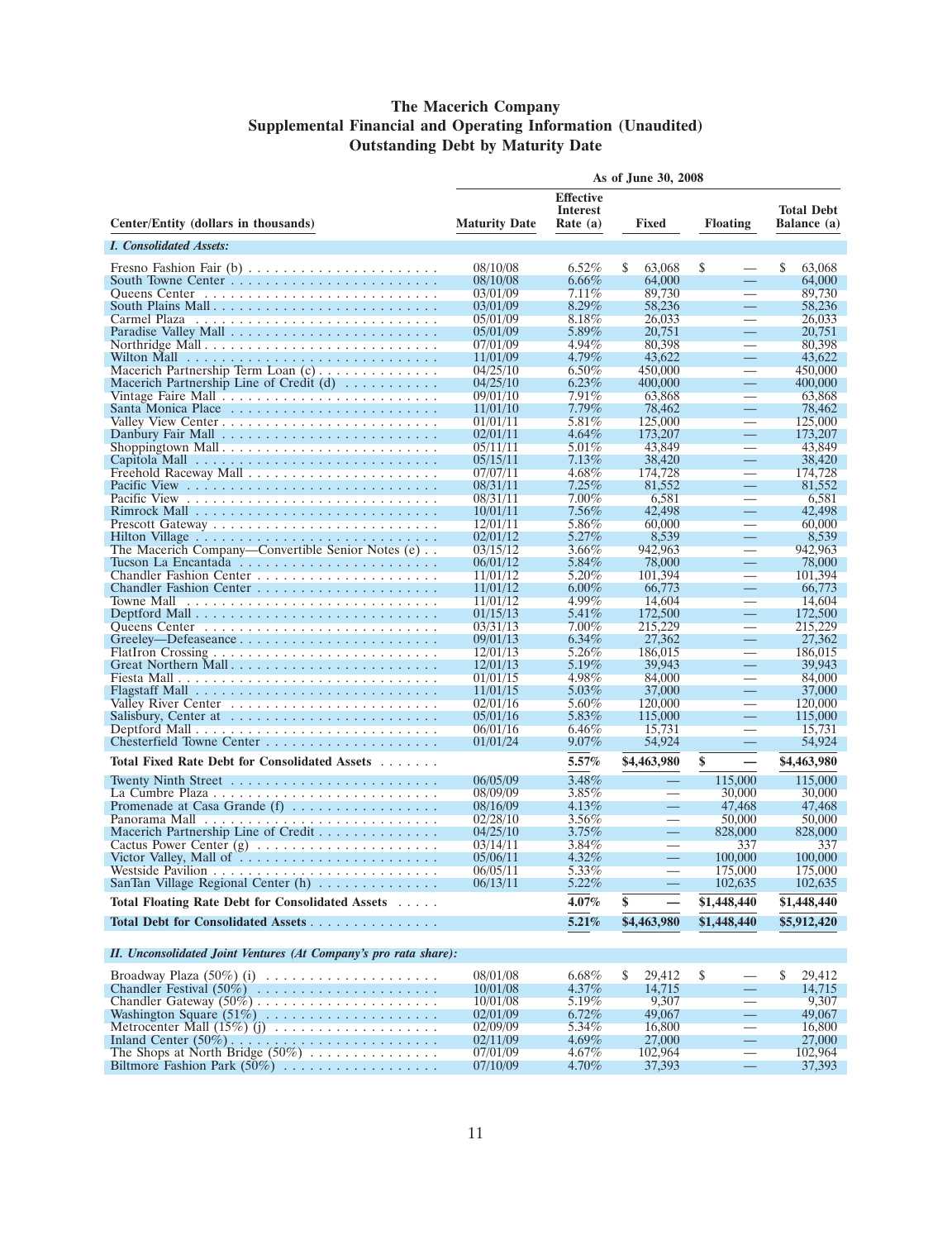#### **The Macerich Company Supplemental Financial and Operating Information (Unaudited) Outstanding Debt by Maturity Date**

|                                                    | As of June 30, 2008  |                                                   |                                |                                  |                         |  |  |  |  |
|----------------------------------------------------|----------------------|---------------------------------------------------|--------------------------------|----------------------------------|-------------------------|--|--|--|--|
| Center/Entity (dollars in thousands)               | <b>Maturity Date</b> | <b>Effective</b><br><b>Interest</b><br>Rate $(a)$ | <b>Floating</b>                | <b>Total Debt</b><br>Balance (a) |                         |  |  |  |  |
|                                                    | 07/10/09             | $6.77\%$                                          | $\mathbf{s}$<br>32.594         | $\mathbb{S}$<br>$\equiv$         | <sup>\$</sup><br>32.594 |  |  |  |  |
|                                                    | 08/01/09             | 4.81%                                             | 36,466                         | $\equiv$                         | 36,466                  |  |  |  |  |
| Corte Madera, The Village at $(50.1\%)$            | 11/01/09             | $7.75\%$                                          | 32,364                         | $\equiv$                         | 32,364                  |  |  |  |  |
|                                                    | 04/11/10             | 6.11%                                             | 28,700                         | $\equiv$                         | 28,700                  |  |  |  |  |
|                                                    | 06/01/10             | $8.14\%$                                          | 29,005                         | Ξ,                               | 29,005                  |  |  |  |  |
|                                                    | 07/01/10             | 5.28%                                             | 19.949                         | $\overline{\phantom{0}}$         | 19.949                  |  |  |  |  |
| Stonewood Mall $(51\%)$                            | 12/11/10             | 7.44%                                             | 37,504                         | Ξ,                               | 37.504                  |  |  |  |  |
| Arrowhead Towne Center (33.3%)                     | 10/01/11             | $6.38\%$                                          | 26,291                         | $\equiv$                         | 26,291                  |  |  |  |  |
| SanTan Village Power Center $(34.9\%)$             | 02/01/12             | 5.33%                                             | 15,705                         | Ξ,                               | 15,705                  |  |  |  |  |
|                                                    | 05/10/12             | 5.96%                                             | 92,822                         | $\overline{\phantom{0}}$         | 92,822                  |  |  |  |  |
|                                                    | 05/10/12             | $8.33\%$                                          | 41,388                         | $\equiv$                         | 41.388                  |  |  |  |  |
| NorthPark Land $(50\%)$                            | 05/10/12             | $8.33\%$                                          | 39,977                         | $\overline{\phantom{0}}$         | 39,977                  |  |  |  |  |
|                                                    | 01/01/13             | $6.01\%$                                          | 15.650                         | $\equiv$                         | 15.650                  |  |  |  |  |
|                                                    | 01/02/13             | $4.99\%$                                          | 3,781                          | $\overline{\phantom{0}}$         | 3,781                   |  |  |  |  |
| Scottsdale Fashion Square $(50\%)$                 | 07/08/13             | 5.66%                                             | 275,000                        | Ξ,                               | 275,000                 |  |  |  |  |
| Tyson's Corner $(50\%)$                            | 02/17/14             | 4.78%                                             | 167,371                        | $\overline{\phantom{0}}$         | 167,371                 |  |  |  |  |
|                                                    | 06/01/15             | $5.43\%$                                          | 127,500                        | $\equiv$                         | 127,500                 |  |  |  |  |
| Eastland Mall $(50\%)$                             | 06/01/16             | 5.80%                                             | 84,000                         | $\overline{\phantom{0}}$         | 84,000                  |  |  |  |  |
|                                                    | 06/01/16             | $5.81\%$                                          | 88,150                         | $\equiv$                         | 88,150                  |  |  |  |  |
|                                                    | 06/01/16             | $5.84\%$                                          | 59,522                         | $\overbrace{\phantom{aaaaa}}$    | 59,522                  |  |  |  |  |
|                                                    | 06/01/16             | 5.82%                                             | 43.625                         | $\equiv$                         | 43.625                  |  |  |  |  |
|                                                    | 06/01/16             | 5.82%                                             | 47,000                         |                                  | 47,000                  |  |  |  |  |
|                                                    | 06/01/16             | 5.82%                                             | 50,750                         | $\equiv$                         | 50,750                  |  |  |  |  |
|                                                    | 06/01/16             | 5.85%                                             | 23.175                         |                                  | 23.175                  |  |  |  |  |
|                                                    | 10/01/16             | $6.41\%$                                          | 12.921                         | $\equiv$                         | 12.921                  |  |  |  |  |
|                                                    | 01/01/33             | $6.35\%$                                          | 1,852                          | $\overline{\phantom{0}}$         | 1,852                   |  |  |  |  |
| Total Fixed Rate Debt for Unconsolidated Assets    |                      | 5.81%                                             | \$1,719,720                    | \$                               | \$1,719,720             |  |  |  |  |
|                                                    | 12/14/08             | 4.25%                                             |                                | 1,639                            | 1,639                   |  |  |  |  |
|                                                    | 02/01/09             | $4.46\%$                                          | $\qquad \qquad -$              | 16,320                           | 16,320                  |  |  |  |  |
| Metrocenter Mall (15%)                             | 02/09/09             | 8.02%                                             | $\overline{\phantom{0}}$       | 3.240                            | 3.240                   |  |  |  |  |
|                                                    | 03/06/09             | $3.57\%$                                          | $\equiv$                       | 25,750                           | 25,750                  |  |  |  |  |
|                                                    | 08/30/09             | 5.00%                                             | $\overline{\phantom{0}}$       | 3.500                            | 3,500                   |  |  |  |  |
| Superstition Springs Center $(33.3\%)$             | 09/09/09             | $2.85\%$                                          | $\equiv$                       | 22,498                           | 22,498                  |  |  |  |  |
| Camelback Colonnade (75%)                          | 10/09/09             | 3.17%                                             | $\overline{\phantom{0}}$       | 31,125                           | 31,125                  |  |  |  |  |
|                                                    | 12/17/10             | $3.39\%$                                          | $\qquad \qquad =$              | 10,700                           | 10,700                  |  |  |  |  |
| Chandler Village Center (50%)                      | 01/15/11             | 3.64%                                             | $\overbrace{\phantom{aaaaa}}$  | 8.643                            | 8.643                   |  |  |  |  |
| Market at Estrella Falls $(35.1\%)$                | 06/01/11             | 5.47%                                             | $\overline{\phantom{0}}$       | 4,706                            | 4,706                   |  |  |  |  |
| Los Cerritos Center $(51\%)$                       | 07/01/11             | 3.17%                                             | $\overbrace{\phantom{aaaaa}}$  | 66,300                           | 66,300                  |  |  |  |  |
| Total Floating Rate Debt for Unconsolidated Assets |                      | 3.51%                                             | \$<br>$\overline{\phantom{0}}$ | \$194,421                        | \$194,421               |  |  |  |  |
| Total Debt for Unconsolidated Assets               |                      | 5.58%                                             | \$1,719,720                    | \$194,421                        | \$1,914,141             |  |  |  |  |
|                                                    |                      | 5.30%                                             | \$6,183,700<br>\$1,642,861     |                                  | \$7,826,561             |  |  |  |  |
|                                                    |                      | 79.01%                                            |                                | 20.99%                           | 100.00%                 |  |  |  |  |

*a) The debt balances include the unamortized debt premiums/discounts. Debt premiums/discounts represent the excess of the fair value of debt over the principal value of debt assumed in various acquisitions and are amortized into interest expense over the remaining term of the related debt in a manner that approximates the effective interest method. The annual interest rate in the above table represents the effective interest rate, including the debt premiums/discounts and loan financing costs.*

*(b) On July 10, 2008, this entire loan was paid off and a new \$170 million seven year fixed rate loan at 6.76% was placed on the property.*

*(c) This debt has an interest rate swap agreement which effectively fixed the interest rate from December 1, 2005 to April 25, 2010.*

*(d) This debt has an interest rate swap agreement which effectively fixed the interest rate from September 12, 2006 to April 25, 2011.*

*(e) These convertible senior notes were issued on 3/16/07 in an aggregate amount of \$950.0 million. The above table includes the unamortized discount of \$7.0 million and the annual interest rate represents the effective interest rate, including the discount.*

*(f) This property is a consolidated joint venture. The above debt balance represents the Company's pro rata share of 51.3%.*

*(g) This property is a consolidated joint venture. The above debt balance represents the Company's pro rata share of 52.42%.*

*(h) This property is a consolidated joint venture. The above debt balance represents the Company's pro rata share of 84.74%.*

*(i) On July 31, 2008, this entire loan was paid off and a new \$150 million seven year fixed rate loan at 6.11% was placed on the property by the joint venture.*

*(j) This debt has an interest rate swap agreement which effectively fixed the interest rate from January 15, 2005 to February 15, 2009.*